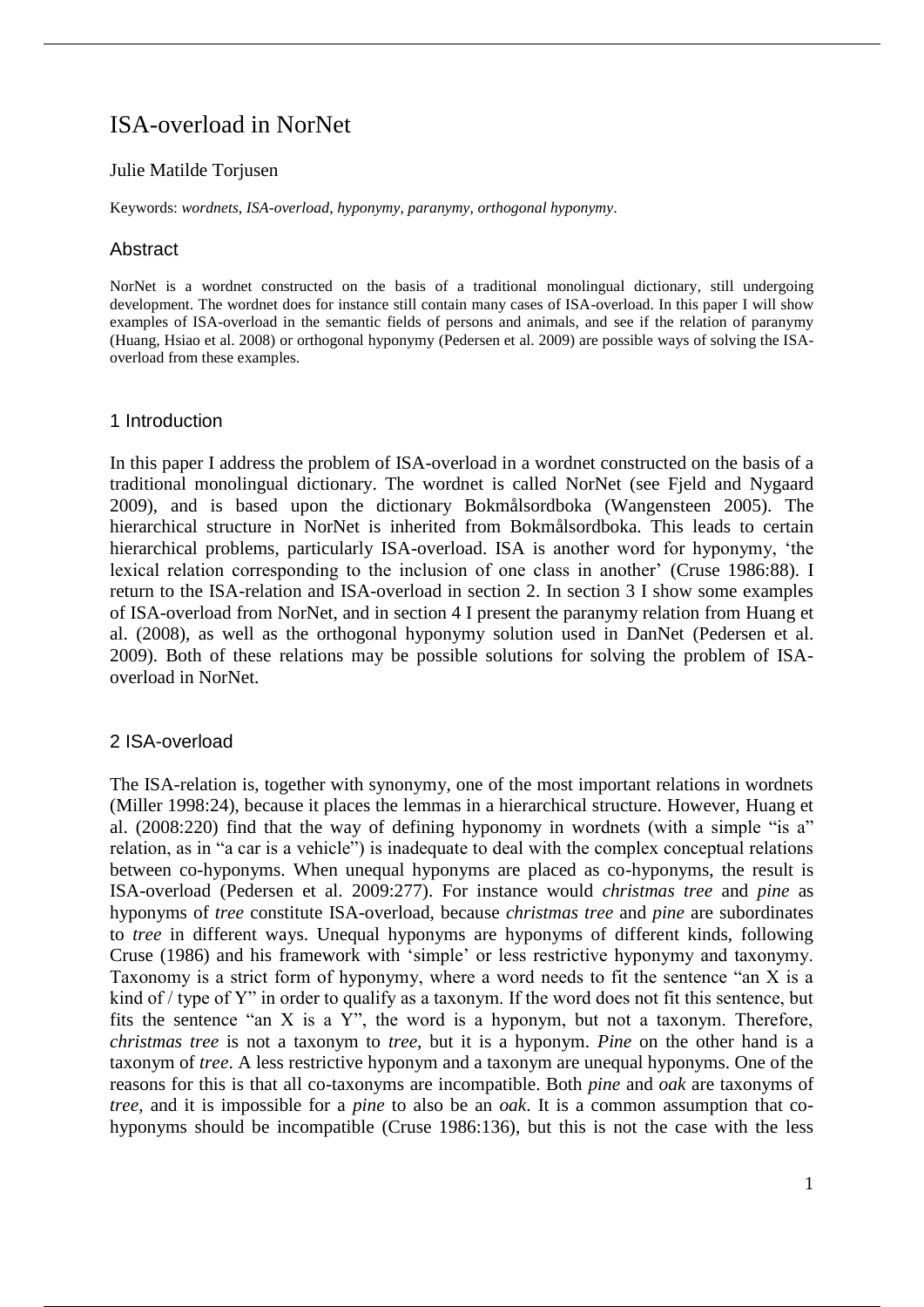restrictive kind of hyponymy. A *christmas tree* could be a *pine* or a *fir*, so these co-hyponyms are not incompatible.

The problem of ISA-overload in wordnets is closely connected to the less restrictive type of hyponomy. However, the two phenomena are not the same. ISA-overload is a consequence when hyponyms and taxonyms are put side by side in wordnets. The less restrictive kind of hyponyms do not make sound taxonomies, and the problem becomes especially visible when a hyponym is placed as a co-hyponym with a taxonym. I will return to this issue in section 3. ISA-overload shows that the relationship between hyperonym and hyponym is not a straight forward relation, and that problems arise when this relationship is not treated with extra care in wordnets.

#### 3 ISA-overload in NorNet

We find ISA-overload in all areas of NorNet, also in such areas as terms for animals and plants, even though these semantic fields are seen as relatively easy to construct taxonomies of. Still, there are several instances of hierarchies of plants and animals with no ISA-overload, like *dyr* > *virveldyr* > *fisk* > *torsk* > *møretorsk* (animal > vertebrate > fish > cod > cod from Møre). However, not all of the animal hierarchies are this sound. There are also examples of the less restrictive kind of hyponymy in the animals of NorNet, which do not construct sound taxonomies. An example here is *bjørn* (bear). *Bjørn* has nine hyponyms. Some of these are taxonyms (*alaskabjørn* (American black bear), *brunbjørn* (brown bear), *grizzlybjørn* (grizzly bear), *gråbjørn* (grizzly bear), and *isbjørn* (polar bear)), but there are also hyponyms of the less restrictive kind (*grasbjørn* (bear that does not eat meat), *mannbjørn* (dangerous bear), *skadebjørn* (bear that kills cattle), and *slagbjørn* (bear that kills cattle)), and these are not incompatible. Such a variety creates ISA-overload and poses a problem in NorNet, as the taxonyms and the less restrictive hyponyms have the same hyperonym. The fact that we find ISA-overload in the field of animals is perhaps not that surprising after all, as animals plays many different roles in human life. It is for instance not surprising that it is useful to separate dangerous bears (like *skadebjørn* and *slagbjørn*) from non-dangerous bears (like *grasbjørn*), and not just divide bears into different subspecies.

The example of *bjørn* shows a case of ISA-overload among hyponyms. In NorNet we also find instances of ISA-overload among hyperonyms. That is the case with *erteblomst* (pea flower). *Erteblomst* have several potential hyperonyms in the material from Bokmålsordboka, such as *hageblomst* (garden flower), *klatreplante* (climbing flower), *kulturplante* (domesticated plant), *prydplante* (ornamental plant), *slyngplante* (liana) and *plante* (plant). The first five hyperonyms are of the less restrictive kind, in contrast with *plante*, which is taxonomic.

#### 4 Possible solutions

One possible solution of ISA-overload in wordnets is presented in Huang et al. (2008), namely the relation of *paranymy*. They define paranymy as a relation between a set of coordinate terms that share the same classificatory criteria, and illustrate the relation with the difference between *spring*/*summer*/*autumn*/*winter* and *dry season*/*rainy season*, which all have *season* as their hyperonym. This is an example of ISA-overload, since the hyponyms belong to different semantic fields. Their solution is to say that *spring* is a paranym of *summer*, *autumn*, and *winter*, and that *dry season* is a paranym of *rainy season*. The paranymy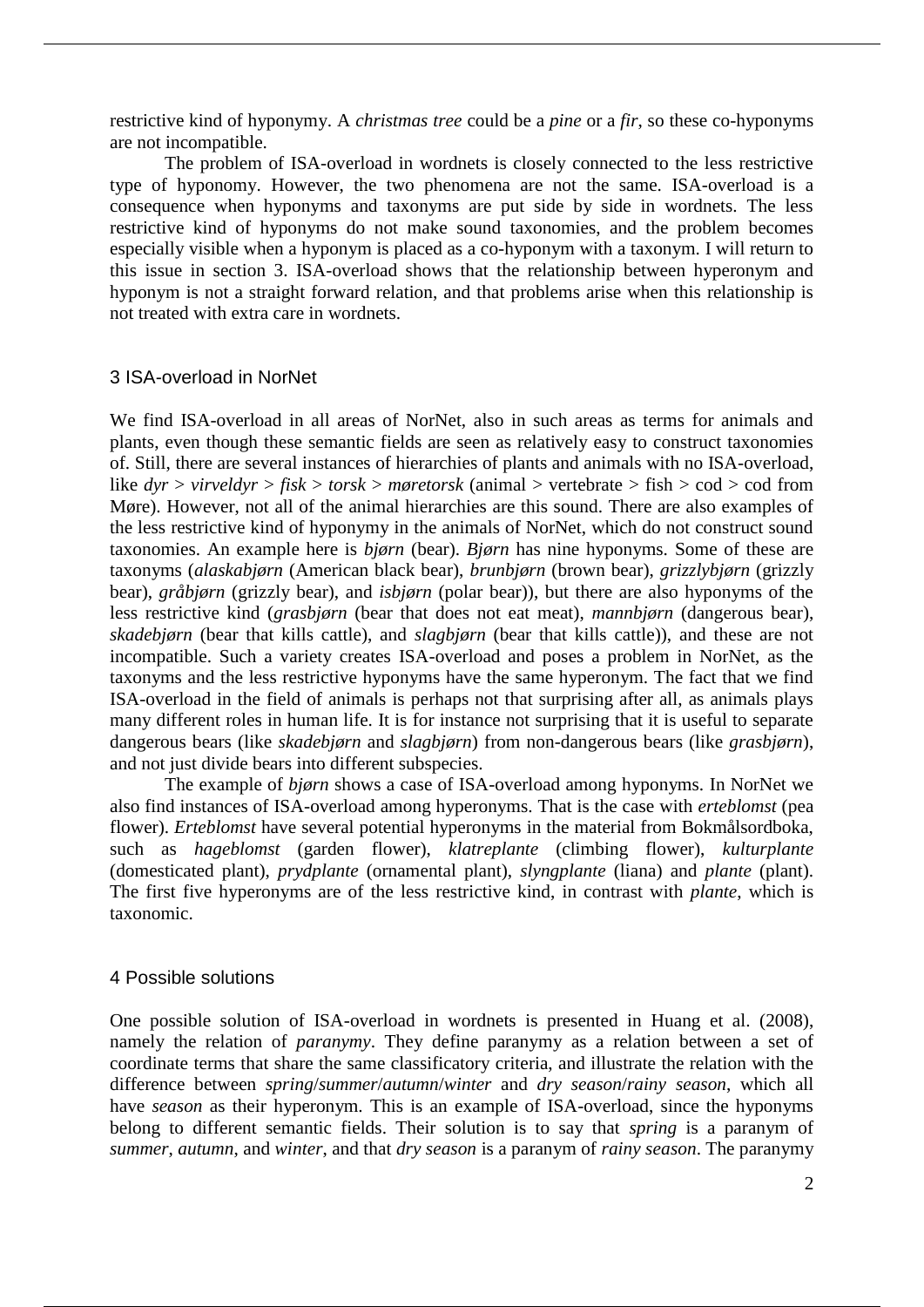relation could reduce the ISA-overload in NorNet as well. In the *bear*-example *grasbjørn*, *mannbjørn*, *skadebjørn*, and *slagbjørn* would be paranyms, and thus differentiated from *alaskabjørn*, *brunbjørn*, *grizzlybjørn*, *gråbjørn*, and *isbjørn* (see figure 1). This is because they have the same classificatory criterion. For the users of the wordnet, both humans and computers, this would lead to an understanding that an *isbjørn* is a different kind of hyponym to *bjørn* than *grasbjørn*.



**Figure 1.** Hyponyms of *bjørn* differentiated with the paranymy relation.

However, paranymy does not seem to be a good solution for cases like *erteblomst*. It is difficult to find a classificatory criteria for the hyperonyms *hageblomst*, *klatreplante*, *kulturplante*, *prydplante*, *slyngplante* and *plante*, seeing as the difference is biggest between the taxonym (*plante*) and the non-taxonyms (see figure 2).



**Figure 2.** Hyperonyms of *erteblomst* grouped with the paranymy relation. Paranymy is marked with a question mark, as it is uncertain if the relation between *hageblomst*, *klatreplante* and so on can be called paranymic.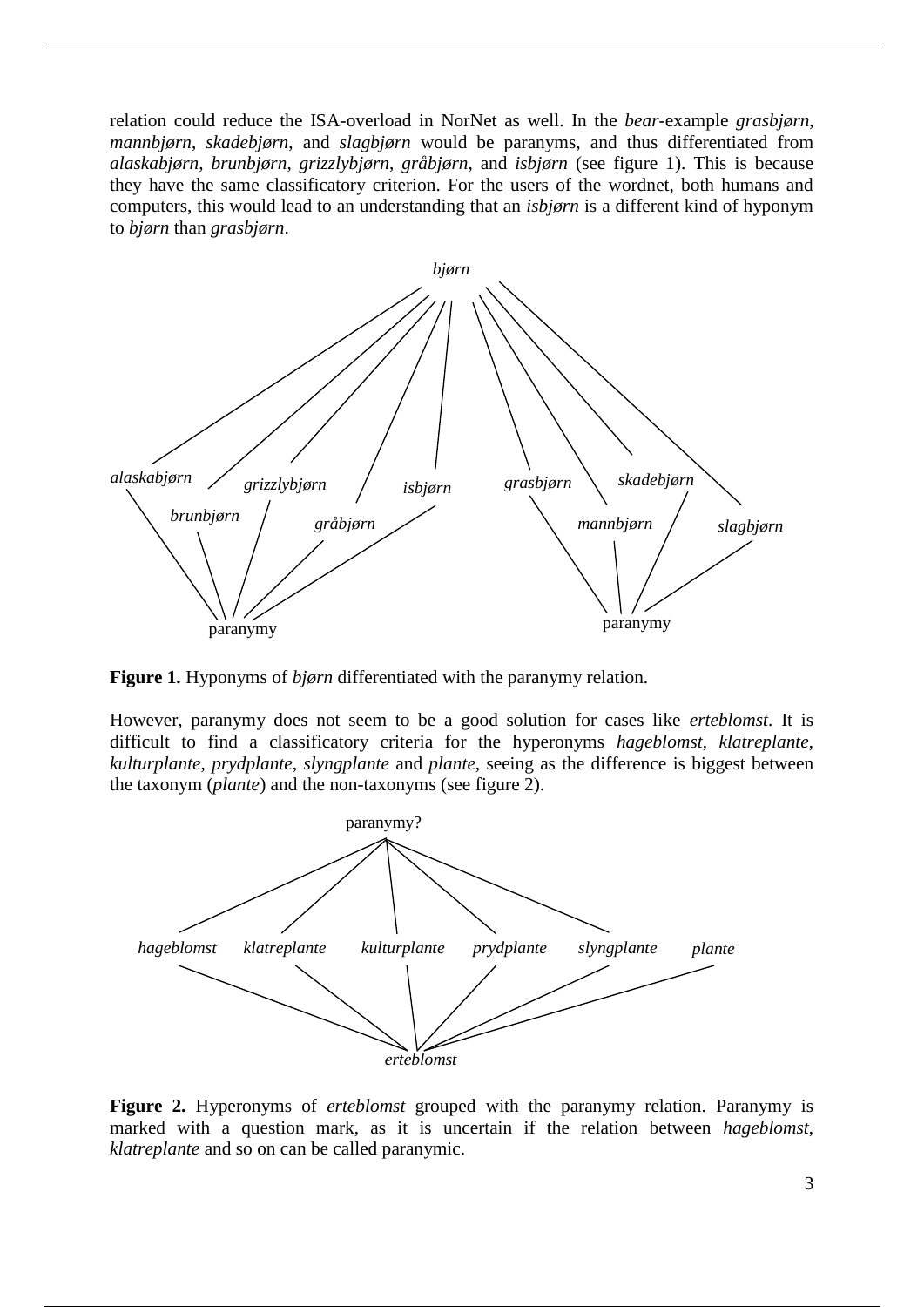Pedersen et al. (2009) mentions paranymy as a solution, but end up choosing a different approach. In DanNet the hyponyms of the less restrictive kind are separated from the taxonomic hyponymy by means of the feature *ortho*. This feature is seen as a specification of the hyponym, for instance a *fidusmaleri* (pseudo-art) might be both an *akvarel* (water colour) or an *oliemaleri* (oil painting) (Pedersen et al. 2009:280). *Fidusmaleri* is therefore a specification of the hyponym *maleri* (painting). This solution works well in cases like *erteblomst*, where a hyponym has several hyperonyms of different kind (see figure 3). *Hageblomst*, *klatreplante* and the other orthogonal hyponyms can be seen as a spesification of *erteblomst*, and *plante* is the only regular hyponym. With this solution, there is no ISAoverload.



**Figure 3.** Hiearchy of *erteblomst* with normal and orthogonal hyponymy. Orthogonal hyponymy is marked with arrows.

On the other hand, this solution is not suitable in cases like *bjørn*, seeing as the less restrictive hyponyms of *bjørn* (*grasbjørn*, *mannbjørn*, *skadebjørn*, and *slagbjørn*) can't all be orthogonal hyponyms to *bjørn* at the same time. For instance, a bear can not both eat meat and not eat meat at once (see figure 4).



**Figure 4.** Hiearchy of *bjørn* with normal and orthogonal hyponymy. Orthogonal hyponymy is marked with arrows.

Where there are ISA-overload among the hyperonyms, orthogonal hyponymy is a good solution. With the example of *erteblomst* you could say that all the different hyperonyms shows different qualities of a pea flower, something you can't say in the case of *bjørn*.